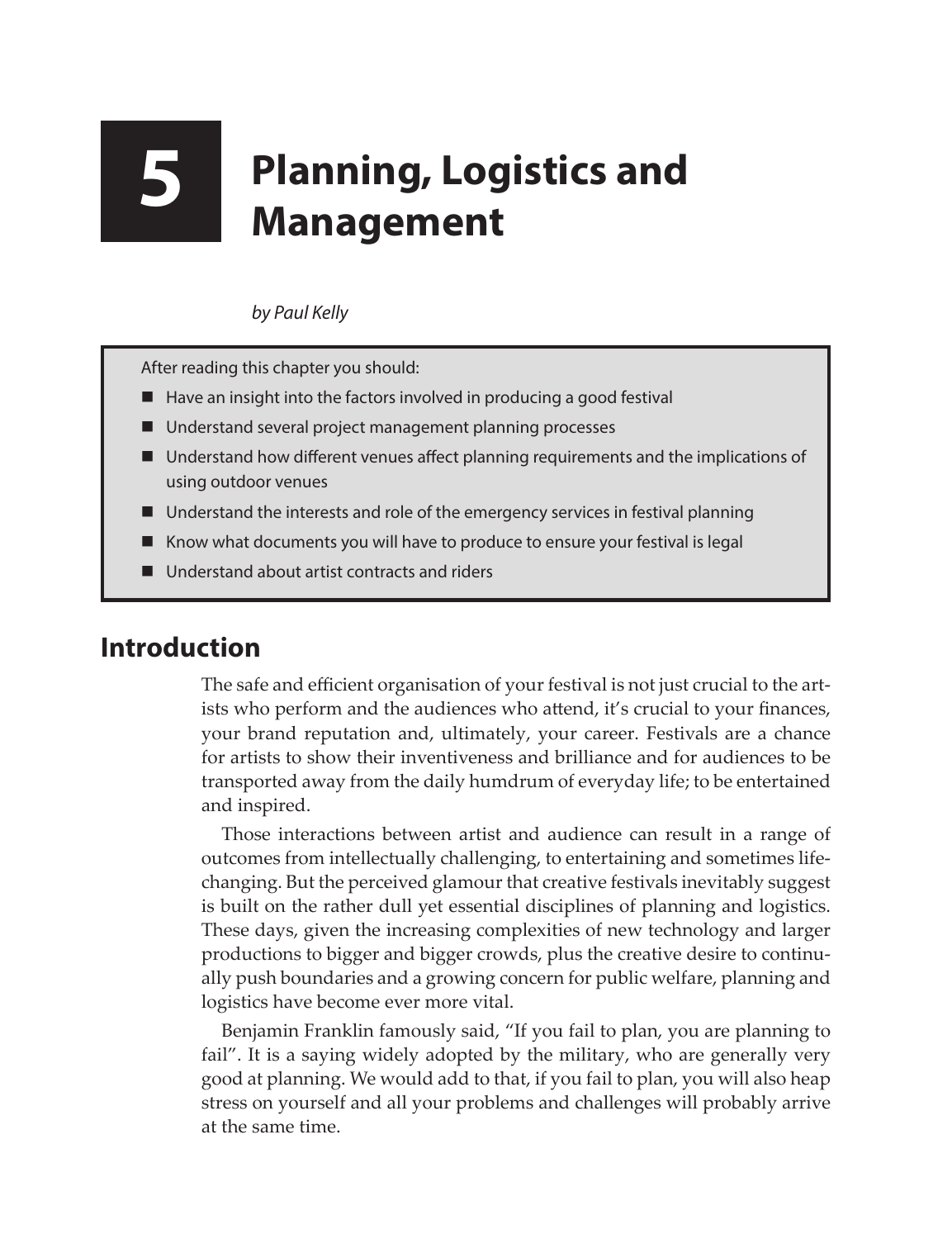Successful festival operational planning should cover three main areas:

- Artist-related requirements
- Audience-related requirements
- ◆ Technical requirements

The nature and level of these requirements will very much depend on the type of festival you are staging and venue(s) you are operating in.

This chapter and Chapter 7 on operations contain the bedrock of festivals management. Get the festival planning right and even if your marketing doesn't produce the audience numbers you'd hoped for, even if your finances are awful or your creative content is disappointing, you will live to fight another day. But if you neglect planning and operations management, you put your reputation at risk with both artists and audiences, you may fail to secure future event licences and you may even, in some circumstances, put peoples' lives at risk.

There are three stages involved in taking your festival idea from conception to delivery:

- ◆ Plan
- ◆ Licence
- $\blacklozenge$  Manage

This chapter deals with the planning aspects. Chapter 6 covers the detail of licensing law and insurance and Chapter 7 looks at issues concerning operational management – that means what happens on the day, weekend or week of your festival and what you need to enable that. Your festival may take place in venues which are already fully licensed and insured, so you may not need to obtain these yourself. But you need to know what permissions are needed and what you need to do to comply with the law.

An essential reference point for festival planning, logistics and management is the *Event Safety Guide* (1999) also now known as *The Purple Book*. Produced by the Health and Safety Executive (HSE), a government agency in the UK, the *Event Safety Guide* has a health and safety focus. It does not cover the various types of planning processes you can use in developing your festival, but it does give you an invaluable introduction to the areas you need to consider: things like crowd management, barriers, special effects, provision for people with special needs – 33 topics in all. Some legislation and practice has changed since it was first published. The original 1999 edition is available for free online (HSE, 1999) but an updated version, *The Purple Book*, has been developed as an online resource by the Events Industry Forum, a consortium of 24 UK events industry trade bodies (Events Industry Forum, 2015). It is available for an online subscription fee.